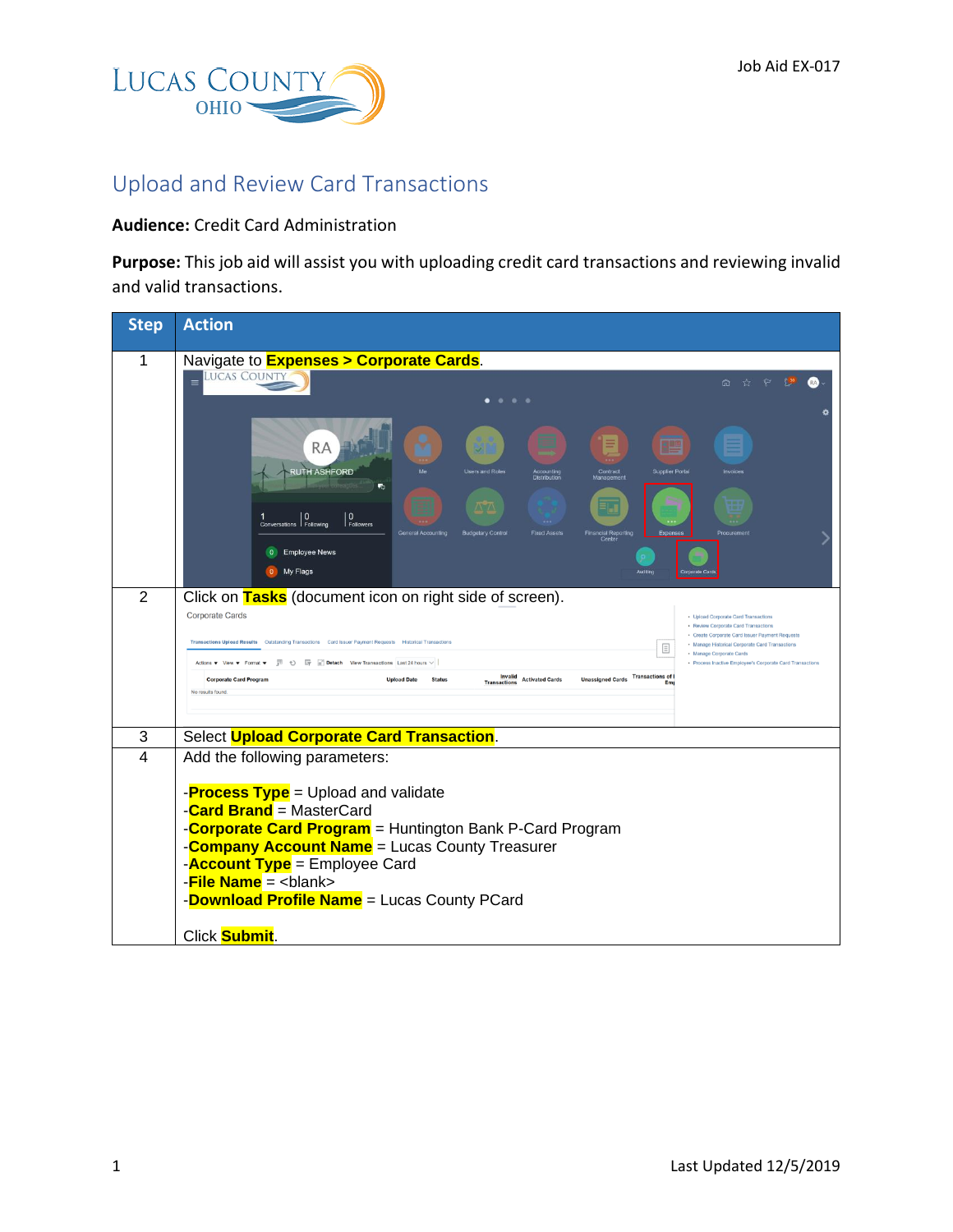

5 Refresh the process by clicking on the **Refresh Icon** until it shows as "**Succeeded**", click on the **Succeeded** link on the submission line to view the log.

|                  | Lucas County<br>☆ P L®<br>$\equiv$                                                                                                                                                                                                                   |
|------------------|------------------------------------------------------------------------------------------------------------------------------------------------------------------------------------------------------------------------------------------------------|
|                  |                                                                                                                                                                                                                                                      |
|                  |                                                                                                                                                                                                                                                      |
|                  | Corporate Cards                                                                                                                                                                                                                                      |
|                  | Transactions Upload Results  Outstanding Transactions  Card Issuer Payment Requests  Historical Transactions                                                                                                                                         |
|                  | 圓<br>Actions ▼ View ▼ Format ▼ 四 〇 『 国 Detach View Transactions Last 24 hours $\vee$                                                                                                                                                                 |
|                  | <b>Invalid</b> Activated Cards<br>Unassigned Cards Transactions of Inactive<br>Transactions Missing<br>Employee ID<br>Employee ID<br><b>Corporate Card Program</b><br><b>Upload Date</b><br><b>Status</b><br><b>Transactions</b><br><b>Employees</b> |
|                  | Succeeded<br>Huntington Bank P-Card Program<br>8/27/19<br>0.31130<br>$\overline{0}$<br>$\Omega$                                                                                                                                                      |
|                  |                                                                                                                                                                                                                                                      |
|                  |                                                                                                                                                                                                                                                      |
| 6                | Scroll across to the View Log column and click on the <b>View Log</b> icon.                                                                                                                                                                          |
|                  | <b>View Process Details: 31130</b>                                                                                                                                                                                                                   |
|                  | Flat List ( Hierarchy<br><b>View</b>                                                                                                                                                                                                                 |
|                  |                                                                                                                                                                                                                                                      |
|                  | (49<br>Resubmit Status All<br>Time Range Last 72 hours $\vee$<br>View $\blacktriangledown$                                                                                                                                                           |
|                  | View<br><b>Process ID</b><br><b>Scheduled Time</b><br><b>Status</b><br><b>Parameters</b><br><b>View Log</b><br>Output                                                                                                                                |
|                  |                                                                                                                                                                                                                                                      |
|                  | o<br>Card Tr 31130<br>8/27/19 3:51 PM<br>VALIDATE, MasterCard, 300000006594558, FILE_F<br>Succeeded                                                                                                                                                  |
|                  | <b>Columns Hidden 9</b>                                                                                                                                                                                                                              |
|                  |                                                                                                                                                                                                                                                      |
|                  | OK                                                                                                                                                                                                                                                   |
| 7                | In Upload and Validate Corporate Transaction file, xxxxxx, Log, click on the log number.<br><b>LUCAS COUNTY</b>                                                                                                                                      |
|                  | 面☆やり<br>$\boldsymbol{\omega}$                                                                                                                                                                                                                        |
|                  |                                                                                                                                                                                                                                                      |
|                  | Corporate Car                                                                                                                                                                                                                                        |
|                  | <b>Corporate Cards</b>                                                                                                                                                                                                                               |
|                  | E                                                                                                                                                                                                                                                    |
|                  | Actions v View v Format v ( C) E Deta *<br><b>View Process Details: 31130</b>                                                                                                                                                                        |
|                  | <b>Transactions Missing</b><br><b>Corporate Card Program</b><br>Process ID<br><b>Employee ID</b><br><b>B</b> FBILSI                                                                                                                                  |
|                  | Huntington Bank P-Card Program<br>31130<br>Upload and Validate Corporate Card Transaction File, 31130, Log<br>$\pmb{\times}$                                                                                                                         |
|                  | ESS L 31130                                                                                                                                                                                                                                          |
|                  |                                                                                                                                                                                                                                                      |
|                  |                                                                                                                                                                                                                                                      |
|                  |                                                                                                                                                                                                                                                      |
| 8                | Select to <b>Open with Wordpad</b> and click Ok.                                                                                                                                                                                                     |
|                  |                                                                                                                                                                                                                                                      |
| $\boldsymbol{9}$ | Scroll down and check for the number of transactions processed.                                                                                                                                                                                      |